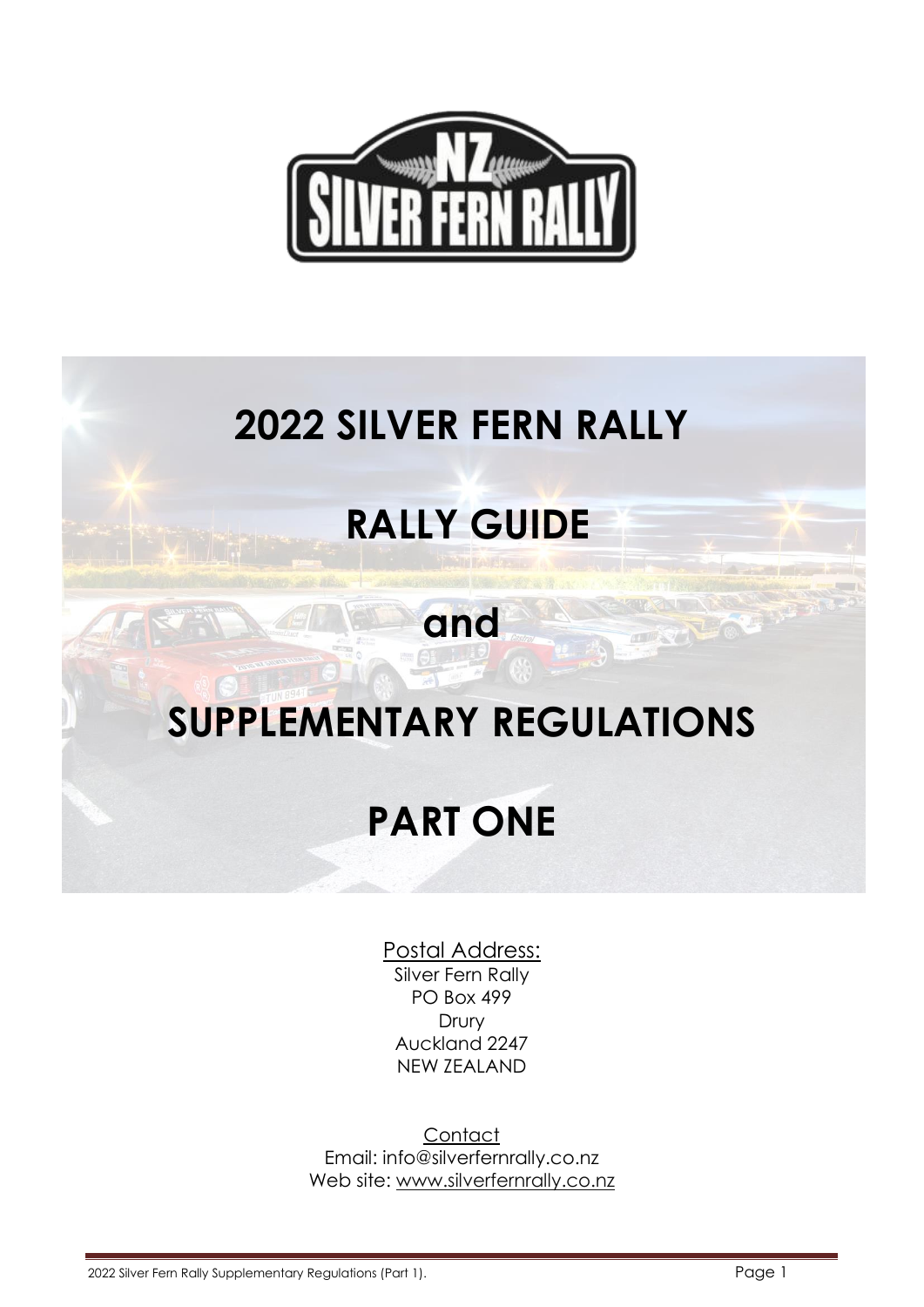### Welcome

The Ultimate Rally Group Limited is the promoter behind the 2022 Silver Fern Rally, we wish to extend a warm welcome to those competing in the forthcoming Silver Fern Rally scheduled for the 19<sup>th</sup> November to 26<sup>th</sup> November 2022.

This rally has grown in stature from humble beginnings in 2006 when a very small group of enthusiasts gathered to re-create an event to replicate events of the 1970's, when rallying was in it's infancy, to a well-managed and world renowned icon of marathon rallying that gathers participants from all corners of the globe.

The first event was a great success exceeding all expectations and since those days it has continued on a bi-annual basis. Over the following years the Silver Fern Rally has grown in reputation and is now regarded as one of the most prestigious long distance marathon rallies in the world. In keeping with the formative years, we continues to provide more than 1,000km of closed road special stage distance, as we traverses one of New Zealand's two major islands during the week-long event.

As an event, we are honoured by the calibre of competitors and vehicles that enter, many of whom return time after time for the enjoyment and challenges that we provide and together we enjoy the world-wide friendships forged during the battles of competition.

For the 2022 event, we will be returning to the South Island and providing another fresh, new and exciting route encompassing new stages, a few old ones from years past and a number of new mixes of roads as we travel the Southern Regions of the South Island.

Whether you are a competitor, service crew, official, supporter or a follower of the sport we invite you to join with us for the adventure that will be the 2022 Silver Fern Rally.

Regular information will be available on the Silver Fern website [www.silverfernrally.co.nz](http://www.silverfernrally.co.nz/) as it comes to hand. So go online and sign up to receive the newsletters to be up to date with all the latest information.

On behalf of the Silver Fern Rally Team, I extend a warm welcome and look forward to seeing you in November 2022.

Peter Martin Managing Director Ultimate Rally Group Limited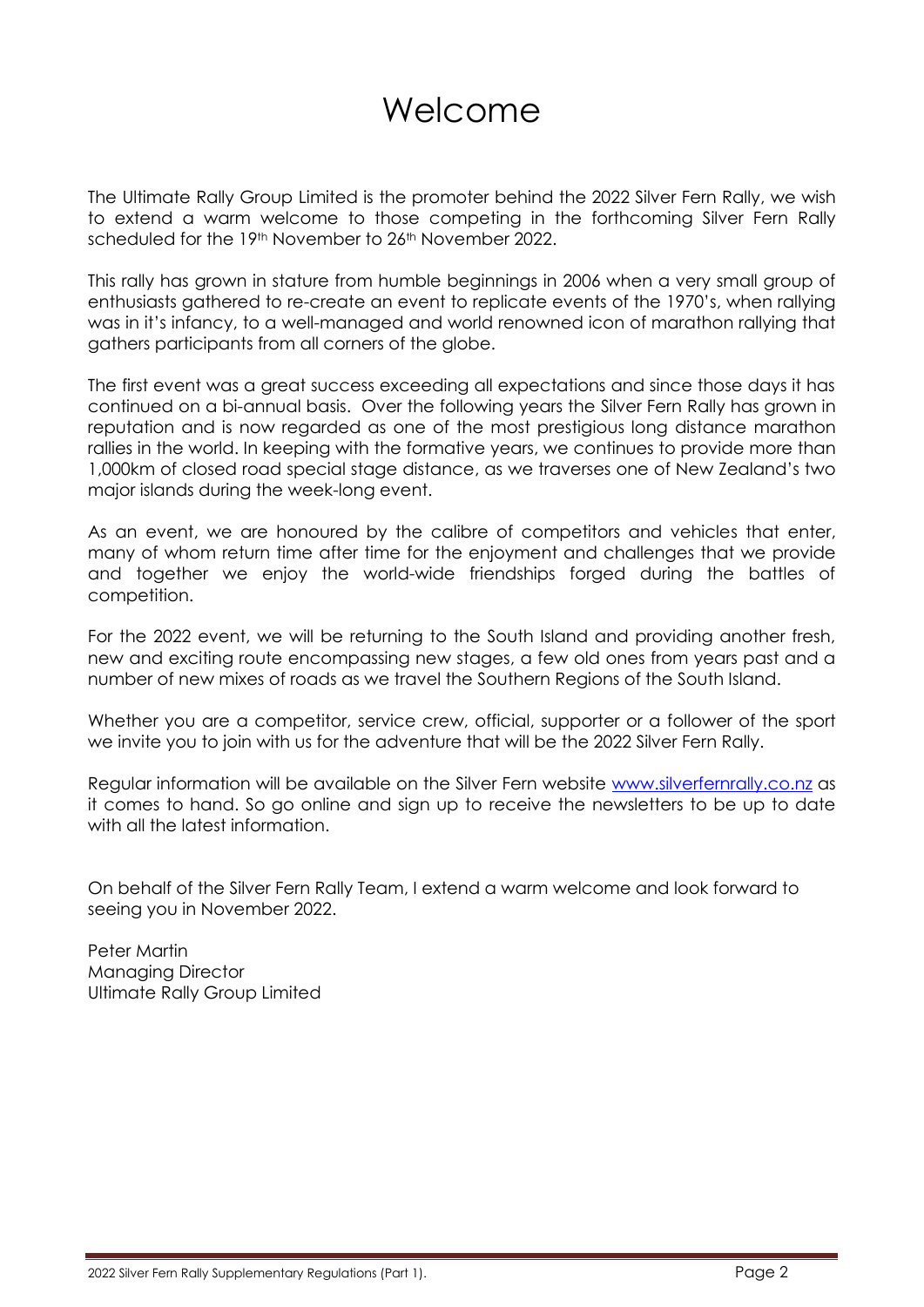### INDEX

- 1. JURISDICTION
- 2. ORGANISATION
- 3. THE EVENT
- 3.1 Venue
- 3.2 Length

#### 4. CRITICAL DATES AND TIMES

- 5. ENTRIES
- 5.1 Opening and closing
- 5.2 Entry acceptance
- 5.3 Entry Fees
- 5.4 Payment Details
- 6. NUMBER OF STARTERS
- 7. COMPETITOR REQUIREMENTS
- 7.1 Knowledge and Understandings
- 7.2 Licence Requirements
- 8. ELIGIBLE VEHICLES
- 8.1 Philosophy
- 8.2 Classes
- 9. RESULTS
- 10. INSURANCE
- 11. GENERAL
- 11.1 Reconnaissance
- 11.2 Stage/Safety Notes
- 11.3 Competitor Information Sheets
- 12. IMPORT OF VEHICLES / SPARES
- 13. ACCOMMODATION BOOKINGS
- 14. GENERAL NEW ZEALAND INFORMATION

#### **PREAMBLE**

These regulations have been formed to allow the running of a marathon style rally for cars in an atmosphere that is relaxed and informal.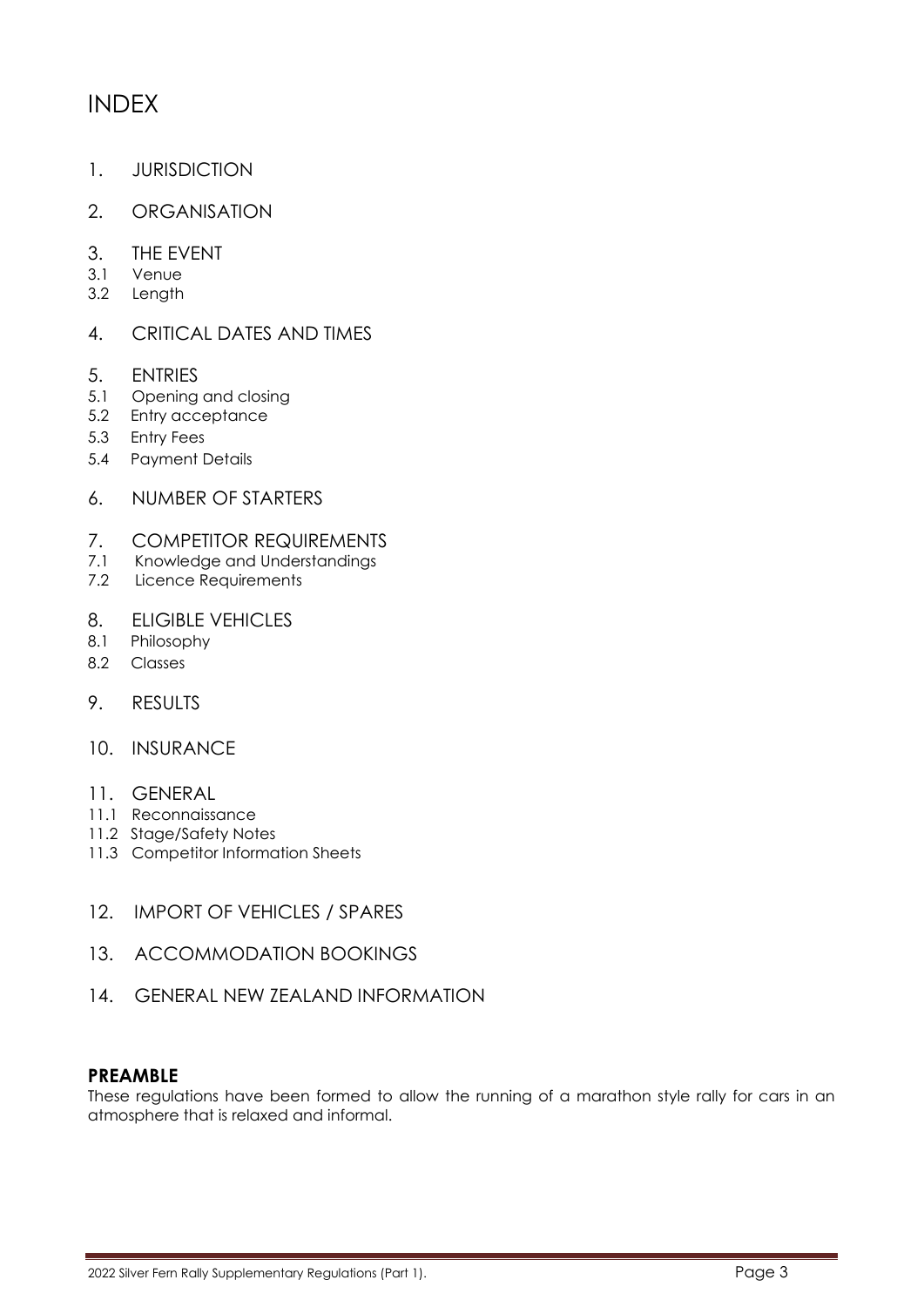#### **1. JURISDICTION DEFINITION AND STATUS**

This event is a National Rally Event with foreign participation permitted, organised by Club Targa Inc., and will take place between **Saturday 19th November and Saturday 26th November 2022** in the South Island of New Zealand.

The Rally will be held under the Event Supplementary Regulations and the AASA National Competition Rules,

The AASA Permit Number is: **TBA**

#### **2. ORGANISATION**

#### 2.1 Organisation Committee

Peter Martin (Chairman), Victoria Main and the Heads of Departments.

The list of Officials will be published in Supplementary Regulations Part 2. Address and contact phone number for all matters pertaining to the event are as follows:

Silver Fern Rally PO Box 499 Drury 2247 Auckland NEW ZEALAND E-mail: [info@silverfernrally.co.nz](mailto:info@silverfernrally.co.nz) Ph +64 9 2988322

#### **3. THE EVENT**

3.1 Venue:

The event will be held between **Saturday 19th November and Saturday 26th November 2022**, starting and finishing in Christchurch. The planned course will be detailed in the event itinerary and road books.

The daily overnight stops are: -

| Sunday 20th November – Day 1                                 | Thursday 24th November - Day 5           |
|--------------------------------------------------------------|------------------------------------------|
| Overnight at Christchurch                                    | Overnight at Dunedin                     |
| Monday 21st November - Day 2                                 | Friday 25 <sup>th</sup> November - Day 6 |
| Overnight at Oamaru                                          | Overnight at Timaru                      |
| Tuesday 22 <sup>nd</sup> November - Day 3                    | Saturday 26th November - Day 7           |
| Overnight at Dunedin                                         | End of event in Christchurch             |
| Wednesday 23rd November - Day 4<br>Overnight at Invercargill |                                          |

#### 3.2 Length*:*

The rally comprises of approximately 1,000km of special stages and 2,400km of touring. The provisional Itinerary will be released with Part Two of these Regulations.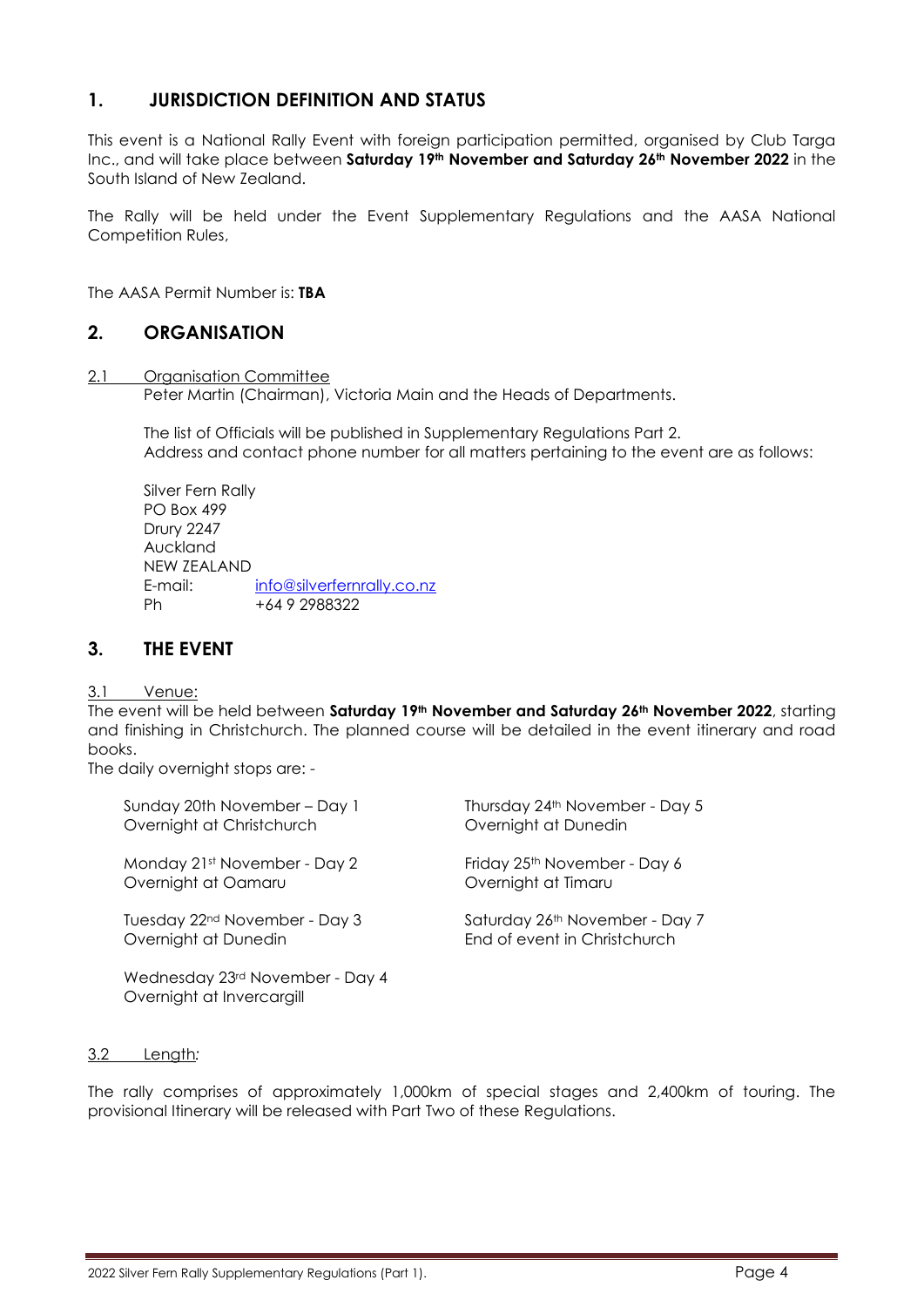#### **4. CRITICAL DATES AND TIMES**

#### **Friday 3rd December 2021**

| 0800hrs | Supplementary Regulations Part One and Rally Guide Released |
|---------|-------------------------------------------------------------|
|         | Standard Entry registration opens                           |
|         | Event Course Maps and Itinerary available online            |

#### **Friday 23rd September 2022**

| 0800hrs | Supplementary Regulations Part Two Released |
|---------|---------------------------------------------|
|         | Stage Notes and Video available             |

#### **Friday 7th October 2022**

0900hrs Service Books available (Distribution to New Zealand addresses, International – by prior arrangement)

 $\_$  ,  $\_$  ,  $\_$  ,  $\_$  ,  $\_$  ,  $\_$  ,  $\_$  ,  $\_$  ,  $\_$  ,  $\_$  ,  $\_$  ,  $\_$  ,  $\_$  ,  $\_$  ,  $\_$  ,  $\_$  ,  $\_$  ,  $\_$  ,  $\_$  ,  $\_$  ,  $\_$  ,  $\_$  ,  $\_$  ,  $\_$  ,  $\_$  ,  $\_$  ,  $\_$  ,  $\_$  ,  $\_$  ,  $\_$  ,  $\_$  ,  $\_$  ,  $\_$  ,  $\_$  ,  $\_$  ,  $\_$  ,  $\_$  ,

 $\_$  ,  $\_$  ,  $\_$  ,  $\_$  ,  $\_$  ,  $\_$  ,  $\_$  ,  $\_$  ,  $\_$  ,  $\_$  ,  $\_$  ,  $\_$  ,  $\_$  ,  $\_$  ,  $\_$  ,  $\_$  ,  $\_$  ,  $\_$  ,  $\_$  ,  $\_$  ,  $\_$  ,  $\_$  ,  $\_$  ,  $\_$  ,  $\_$  ,  $\_$  ,  $\_$  ,  $\_$  ,  $\_$  ,  $\_$  ,  $\_$  ,  $\_$  ,  $\_$  ,  $\_$  ,  $\_$  ,  $\_$  ,  $\_$  ,

\_\_\_\_\_\_\_\_\_\_\_\_\_\_\_\_\_\_\_\_\_\_\_\_\_\_\_\_\_\_\_\_\_\_\_\_\_\_\_\_\_\_\_\_\_\_\_\_\_\_\_\_\_\_\_\_\_\_\_\_\_\_\_\_\_\_\_\_\_\_\_\_\_\_\_\_\_\_\_\_\_\_\_\_\_\_\_\_\_\_\_\_\_\_\_\_

\_\_\_\_\_\_\_\_\_\_\_\_\_\_\_\_\_\_\_\_\_\_\_\_\_\_\_\_\_\_\_\_\_\_\_\_\_\_\_\_\_\_\_\_\_\_\_\_\_\_\_\_\_\_\_\_\_\_\_\_\_\_\_\_\_\_\_\_\_\_\_\_\_\_\_\_\_\_\_\_\_\_\_\_\_\_\_\_\_\_\_\_\_\_\_

\_\_\_\_\_\_\_\_\_\_\_\_\_\_\_\_\_\_\_\_\_\_\_\_\_\_\_\_\_\_\_\_\_\_\_\_\_\_\_\_\_\_\_\_\_\_\_\_\_\_\_\_\_\_\_\_\_\_\_\_\_\_\_\_\_\_\_\_\_\_\_\_\_\_\_\_\_\_\_\_\_\_\_\_\_\_\_\_\_\_\_\_\_\_\_\_

#### **Monday 31st October 2022**

1700hrs Standard Entries close

#### **Saturday 19th November 2022**

Scrutineering and Documentation, Addington Raceway and Events Centre, **Christchurch** 

#### **Sunday 20th November 2022**

Rally Start, Christchurch, 07:30

#### **Saturday 26th November 2022**

Rally Finish, Christchurch, 16:00

#### **5. ENTRIES**

#### 5.1 OPENING AND CLOSING

- 5.1.1 Open with the publication of these regulations and close at 1700hrs on Monday 31st October 2022.
- 5.1.2 Entries post marked after the normal closing date but received prior to 1700hrs on Wednesday 16th November 2022 will be subject to a late entry fee of \$500. Entries received after this date will only be accepted at the organisers' discretion.
- 5.1.3 The Entry Fee must be received in full by the organiser within 2 days following the close of entries.
- 5.1.4 Any entry not complying with this article in full will not be accepted.

#### 5.2 ENTRY ACCEPTANCE

Entries are to be made online via the website [www.silverfernrally.co.nz](http://www.silverfernrally.co.nz/) and to be deemed valid must be complete in all details and accompanied by the appropriate fees. Acceptance will be at the organising committee's discretion.

The organisers reserve the right to refuse any entry in accordance with the prescribed provisions of the AASA.

#### 5.3 ENTRY FEES

The 2022 event entry package and fee payment options are set out below. All Fees are shown in NZ Dollars and are plus GST (Goods and Services Tax. (15%)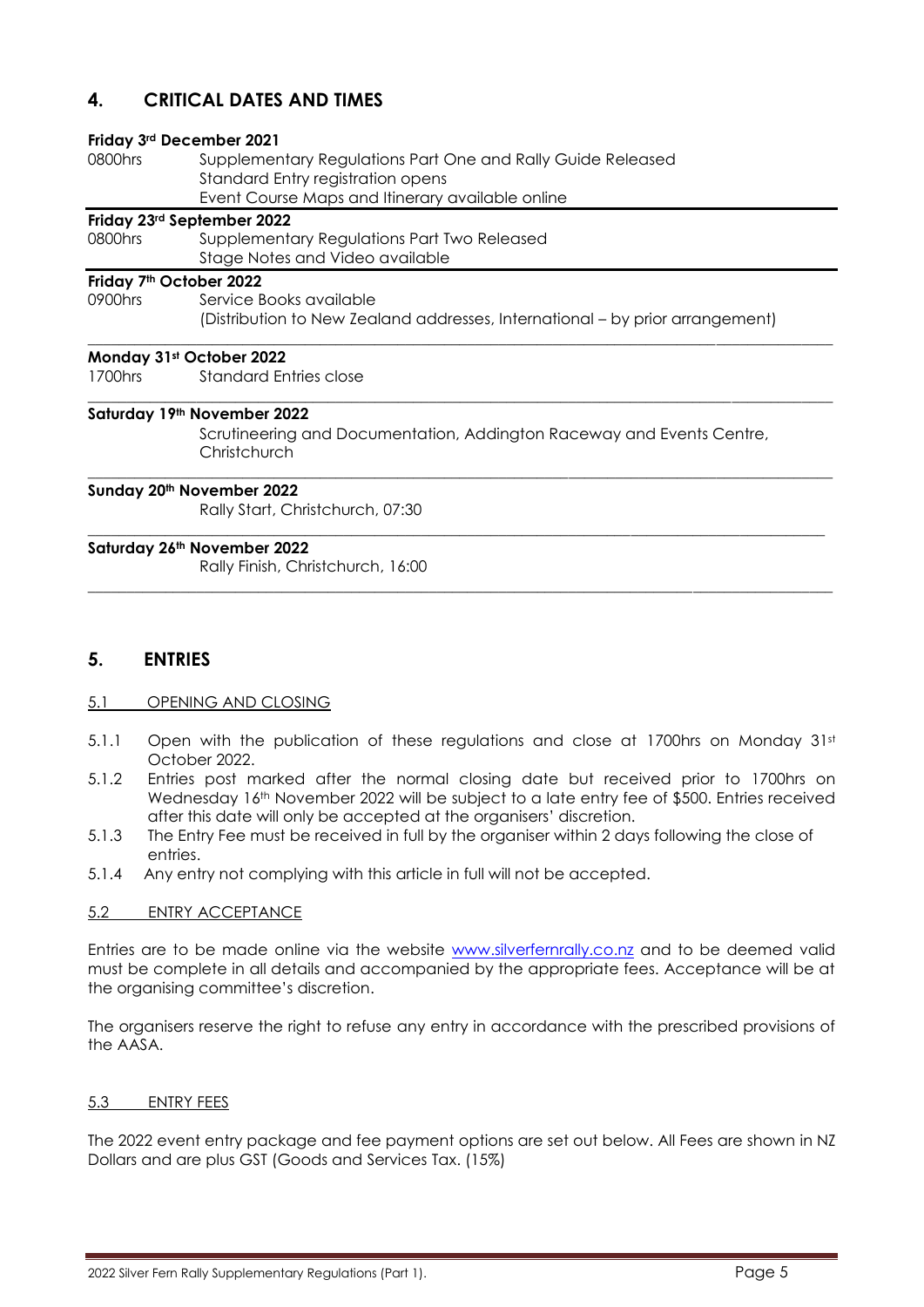If payment is being paid by instalments, payment must begin by the first instalment date of an option, to qualify for that option. If you miss a payment you will automatically incur a 10% penalty.

Entry Fees for any of the schedules can be paid in full at any time.

Withdrawal must be notified in writing. A refund policy is detailed in each section.

### **NZ SILVER FERN HISTORIC TROPHY AND CHALLENGE RALLY**

**Standard Entry Fee: NZ\$9,500.00 plus a Medical Levy of \$500, Health and Safety levy of \$500 and RallySafe charge of \$500, plus GST, totals NZ\$12,650. If you would like notes, the cost is an additional \$800 plus GST.** The first NZ\$1,150 of your total entry fees paid is a non-refundable administration fee.

#### **Payment by Instalments:**

- \$3,162.50 to be paid by 30 June 2022
- \$3,162.50 to be paid by 31 July 2022
- \$3,162.50 to be paid by 31 August 2022
- \$3,162.50 to be paid by 30 September 2022

Refund Policy: The refund to be paid will be calculated by taking the total amounts paid and applying the following, less the non-refundable administration fee of \$1,150.

| -      | Notification by 31 July 2022   | $=100\%$ |
|--------|--------------------------------|----------|
| $\sim$ | Notification by 31 August 2022 | $= 75\%$ |

- Notification by 30 September 2022  $= 50\%$
- Notification by 31 October 2022  $= 25\%$
- Thereafter no refund

In the case of Force Majuere where the event cannot be run due to circumstances beyond our control such as pandemics or any other restrictions, then refunds will be applied on the same basis as withdrawals as listed above.

#### **Service Crew Registration:**

NZ\$350.00 per extra vehicle which will provide:

- Service crew identification.
- Access to restricted entry service areas.
- Service Crew maps and service area details.

All Service Vehicles (including management cars) **must be registered with the organisers**.

#### **Teams Entry:**

NZ\$150.00 per team of three (3) vehicles. Entries close at the end of Documentation. You can only enter one team and they can be a mix of Historic and Challenge.

#### 5.4 PAYMENT DETAILS

5.4.1 Payment of entry fees can be made by: Cheque, Bank draft, Telegraphic transfer or Credit card – Visa/Master card

5.4.2 Bank account details for sending a telegraphic transfer are:

- Bank: BNZ Ltd
- Address Pukekohe New Zealand.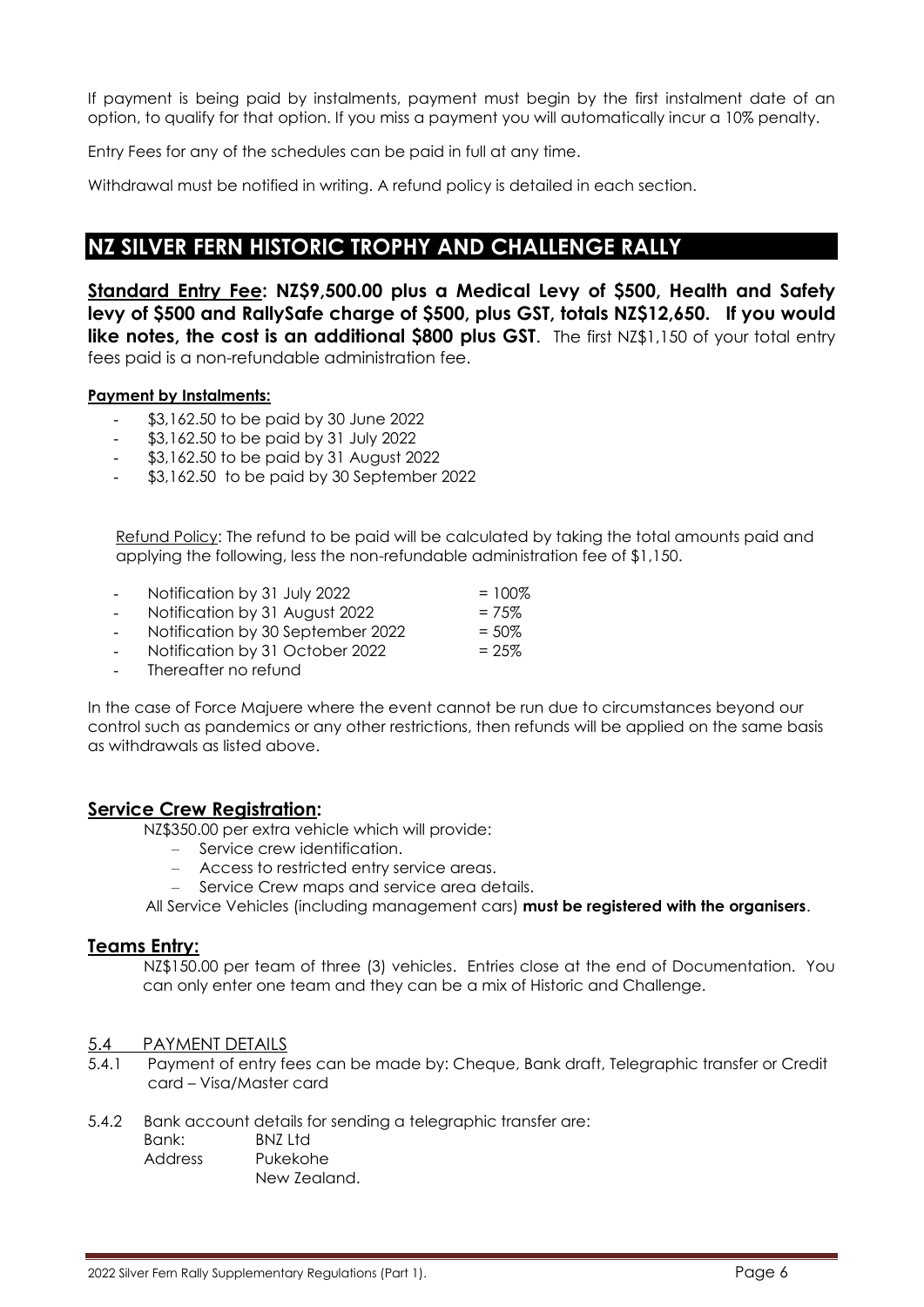Account Name: **URG Promotions (NZ) Ltd** Account Number: **02-0400-0095838-00** International Swift Code **BKNZNZ22**

Please ensure that the No1 driver's name is included as reference on all bank transfers.

When paying by Telegraphic transfer it is essential that you provide details of this payment to the Secretary to ensure that payment is receipted prior to the close of entries.

- 5.4.3 If payment is by cheque please make payable to "URG Promotions (NZ) Ltd".
- 5.4.4 If payment is to be by credit card debit, please ensure the relevant authority on the payment form is completed, and advise the person responsible for administering your account, that the debit will be in the name of URG NZ on card statements. **Please note:** A 3% merchant fee applies for any credit card transactions.

#### **Note: All Bank Charges incurred must be paid by the sender.**

#### **6. NUMBER OF STARTERS**

The organisers reserve the right to abandon the event if less than 35 NZ Silver Fern entries are received by the final payment date. The maximum number of starters will be 120. Any additional entries received will be placed on the reserve start list in order of receipt.

#### **7. COMPETITOR REQUIREMENTS**

#### 7.1 KNOWLEDGE AND UNDERSTANDINGS

In signing the entry form competitors (Entrant and Drivers) are deemed to fully understand the AASA National Competition Rules.

Copies of AASA and appendices are available from their website <https://www.aasa.org.nz/>

#### 7.2 LICENCE REQUIREMENTS

All entrants require an AASA National Rally Licence or a National Navigators License. These can be obtained online from https://aasa.com.au/licences/national-gravel-rally-licence/.. Note: This is online and recognises your experience if you already hold the equivalent from another organisation.

#### **8. ELIGIBLE VEHICLES**

#### 8.1 PHILOSOPHY

The eligibility and classes have been created to allow for competition between similar vehicles in an atmosphere that is relaxed and informal.

The historic classes recognise those cars that have previously been eligible for Rally Championships and support competition for these cars.

#### 8.2. CLASSES

#### **NZ SILVER FERN HISTORIC TROPHY**

For two wheel drive vehicles compliant with:

- The Technical eligibility regulations for the FIA European Historic Sporting Rally Championship for which a Historical Technical Passport (or equivalent) is required. Or
- The Historic Technical eligibility regulation for Sporting Rallies of the ASN of the competitor for which a Historical Technical Passport (or equivalent) issued by the ASN is required. Or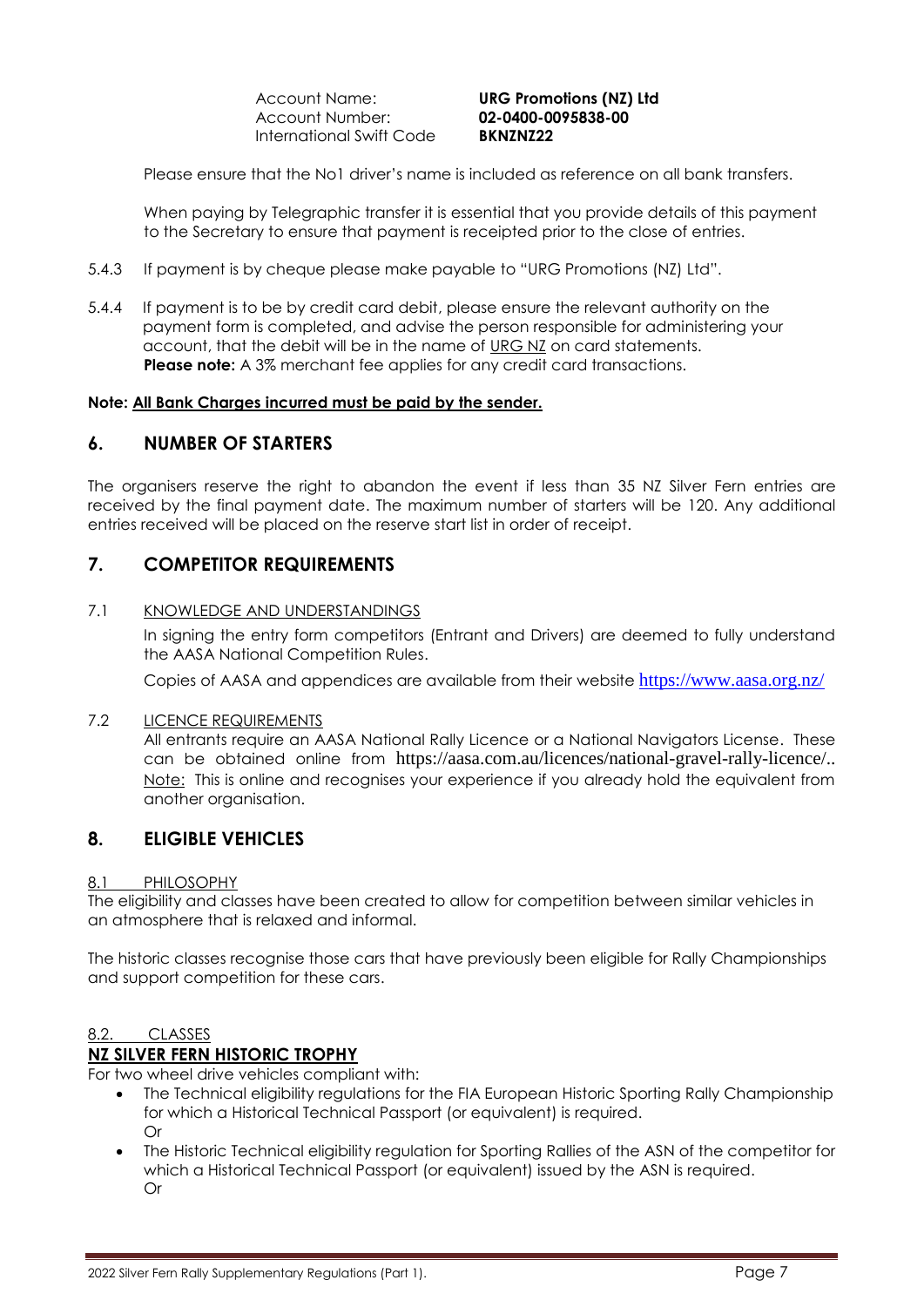For NZ vehicles compliant to MotorSport New Zealand Schedule RH (Rally Historic) for which a MotorSport NZ Certificate of description (COD) has been issued.

| Class A | $0 - 1300 < c$ |
|---------|----------------|
| Class B | 1301-1600cc    |
| Class C | 1601-2000cc    |
| Class D | over 2001cc    |

#### **NZ SILVER FERN CHALLENGE RALLY**

For two wheel drive vehicles compliant with AASA safety regulations that don't meet the historic competition classes.

Class E 0-1300cc Class F 1301-1600cc Class G 1601-2000cc Class H over 2001cc

Note:

A Competitor can only contest one class.

- CC capacity is to be true capacity with allowance for 1.5mm overbore.
- Vehicles driven by overseas competitors must comply with either the relevant FIA safety standards, SFI Safety Standards or AASA Standard Regulations.

#### **9. RESULTS**

Separate results will be published for the NZ Silver Fern Historic Trophy and NZ Silver Fern Challenge Rally. There will be no combined results published.

#### **10. INSURANCE**

- 10.1 All New Zealand residents and overseas visitors to New Zealand are covered by 24 hour nofault personal injury accident insurance, where that accident is deemed to be an accident as defined in the Injury Prevention, Rehabilitation and Compensation Act 2001. Overseas visitors are recommended to have personal travel and medical insurance. Third Party Property Insurance or Comprehensive Vehicle Insurance is the responsibility of the entrant / competitor. The service vehicles and management vehicles including those bearing special plates issued by the organisers may never be considered as official participants in the rally. They are therefore not covered by the insurance policy of the rally and will remain the sole responsibility of their owner.
- 10.2 Competitors and crew members are covered for public liability under a master policy held by AASA for an amount of NZ\$50 million for the entire event. Full details may be obtained upon request to the organisers.
- 10.3 In the event of an accident the competitor or his representative must notify the Clerk of the Course in writing within 4 hours. The competitor must provide full details including the names and addresses of those involved and any witnesses.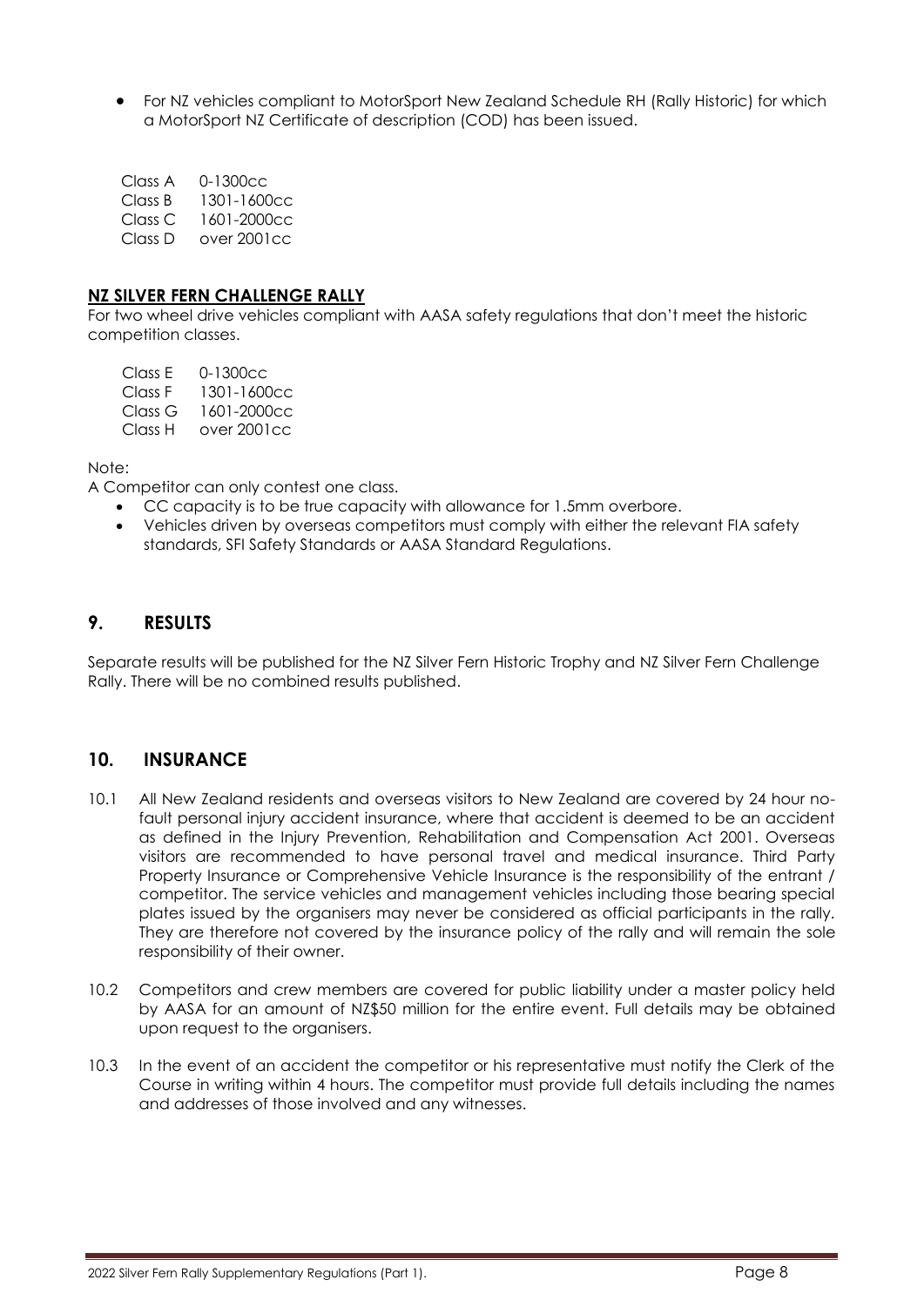#### **11 GENERAL**

#### 11.1 RECONNAISSANCE:

Reconnaissance by either the crew or their agents is not permitted at any time following publication of these supplementary regulations. Should an intending competitor or their agents be found to have carried out reconnaissance their entry will not be accepted and the matter reported to AASA for further action.

#### 11.2 STAGE NOTES

Stage Notes are available and these will be available from Corner to Crest eight weeks prior to the start of the rally. A video of the stages will also be available for review at the same time.

#### 11.3 COMPETITOR INFORMATION SHEETS:

Items of a general information nature will be posted on the website [www.silverfernrally.co.nz](http://www.silverfernrally.co.nz/) as they become available. It is recommended that competitors regularly check this website.

#### **12 IMPORT OF VEHICLES AND SPARE PARTS**

We strongly recommend that competitors utilise the facilities of our shipping agent GT International Logistics and direct the shipping of vehicle/s in and out of New Zealand via the Port of Auckland.

#### For further information contact: **Phil Gibbs**

GT International Logistics LTD PO Box 107200, Auckland Airport 29 Andrew Baxter Drive, Airport Oaks, Auckland, NZ Phone: +(00)64-(0)9-255-5555 or DDI: +(00)64-(0)9-275-0546 Fax:  $+(00)64-(0)9-255-5115$ Mobile: +(00)64-(0)21-366-638 Email: [phil@gtlogistics.co.nz](mailto:phil@gtlogistics.co.nz) Website: [www.gtlogistics.co.nz](http://www.gtlogistics.co.nz/)

The Organisation will be available during the unloading process and will assist to complete the requirements for vehicle/s to be to be issued with a Warrant of Fitness which then allows for the vehicle to be driven in New Zealand. For further information visit: <http://www.nzta.govt.nz/resources/factsheets/35/importing-a-vehicle-temporarily.html>

#### **13 HOTEL AND ACCOMODATION RESERVATION**

Preferred accommodation providers will be advised once finalised.

#### **Booking procedure. Accommodation packages are available on request.**

There are many varied options for accommodation in most of the overnight venues, and you may choose to accommodate yourself or your team away from the event hotels preferences, but still near to the end of day Service Parks and Parc Ferme, in most of the overnight stops accommodation is only a few minutes from the Rally venues.